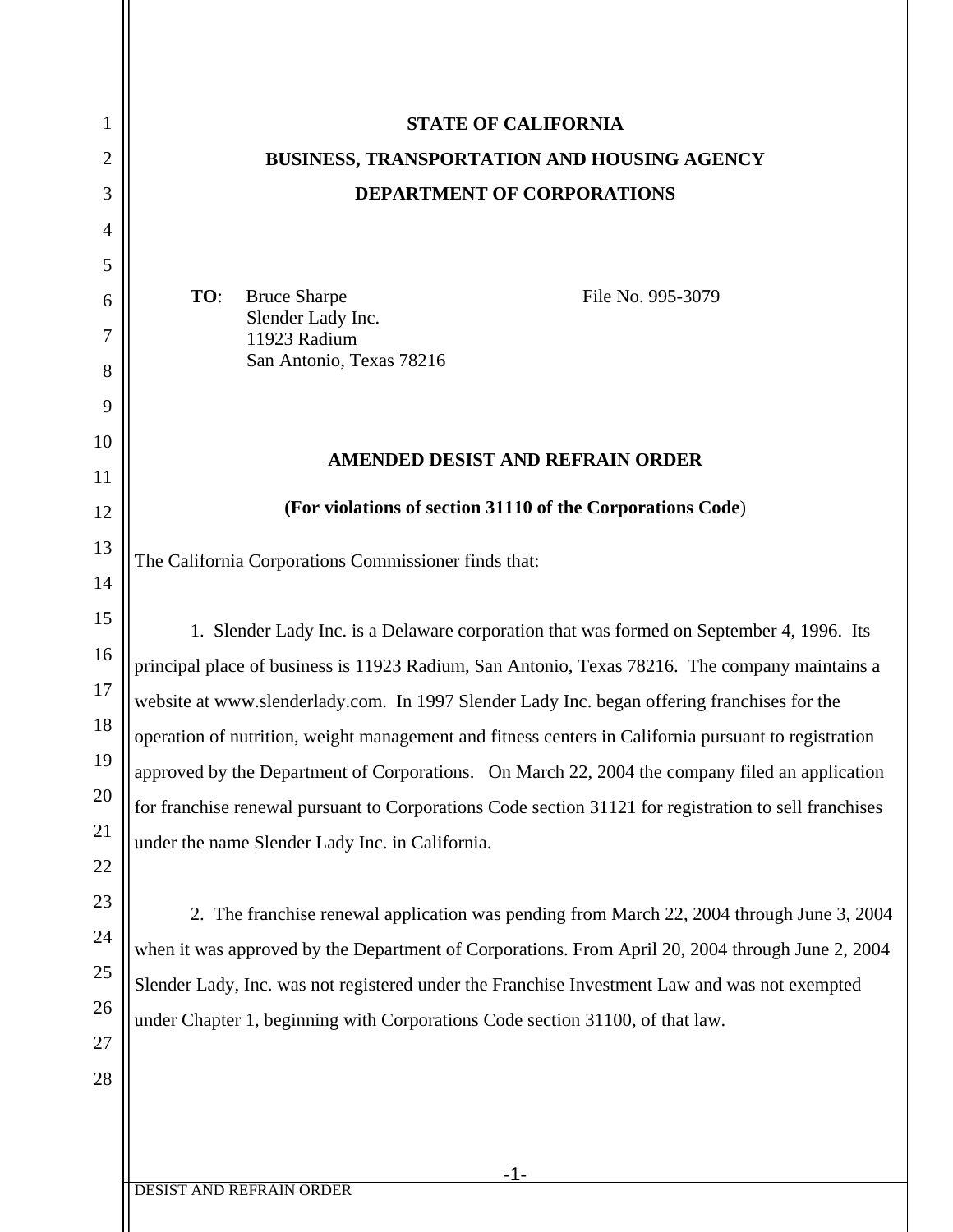1

2

3

4

5

6

7

8

9

10

11

12

13

14

15

16

17

18

19

20

21

22

23

24

25

26

27

28

 3. Bruce Sharpe was one of the founders of Slender Lady Inc. and at all times from the date of its creation acted as one of its principal officers and directors in fact, exercising management responsibility and control with regard to all facets of its operations, including the franchises offered by the company. In addition, Bruce Sharpe was personally involved in the sale of franchises during the time period when Slender Lady was not registered.

 4. During the period from April 20, 2004 through June 3, 2004 while the application for renewal of registration was pending, Slender Lady Inc. sold four franchises to California residents in violation of Corporations Code section 31110.

 Based upon the foregoing findings, the California Corporations Commissioner is of the opinion that Bruce Sharpe and Slender Lady Inc. sold franchises in California that were subject to registration under the Franchise Investment Law without first being registered, in violation of Corporations Code section 31110. Pursuant to section 31402 of the Corporations Code, Bruce Sharpe and Slender Lady Inc. are hereby ordered to desist and refrain from the further offer or sale of Slender Lady franchises unless and until the offers have been duly registered under the Franchise Investment Law .

 This Order is necessary, in the public interest, for the protection of investors and consistent with the purposes, policies and provisions of the Franchise Investment Law.

Dated: July 13, 2005 Sacramento, California

 WAYNE K. STRUMPFER Acting California Corporations Commissioner

By\_\_\_\_\_\_\_\_\_\_\_\_\_\_\_\_\_\_\_\_\_\_\_\_\_\_\_\_\_\_\_

 ALAN WEINGER Acting Deputy Commissioner Enforcement Division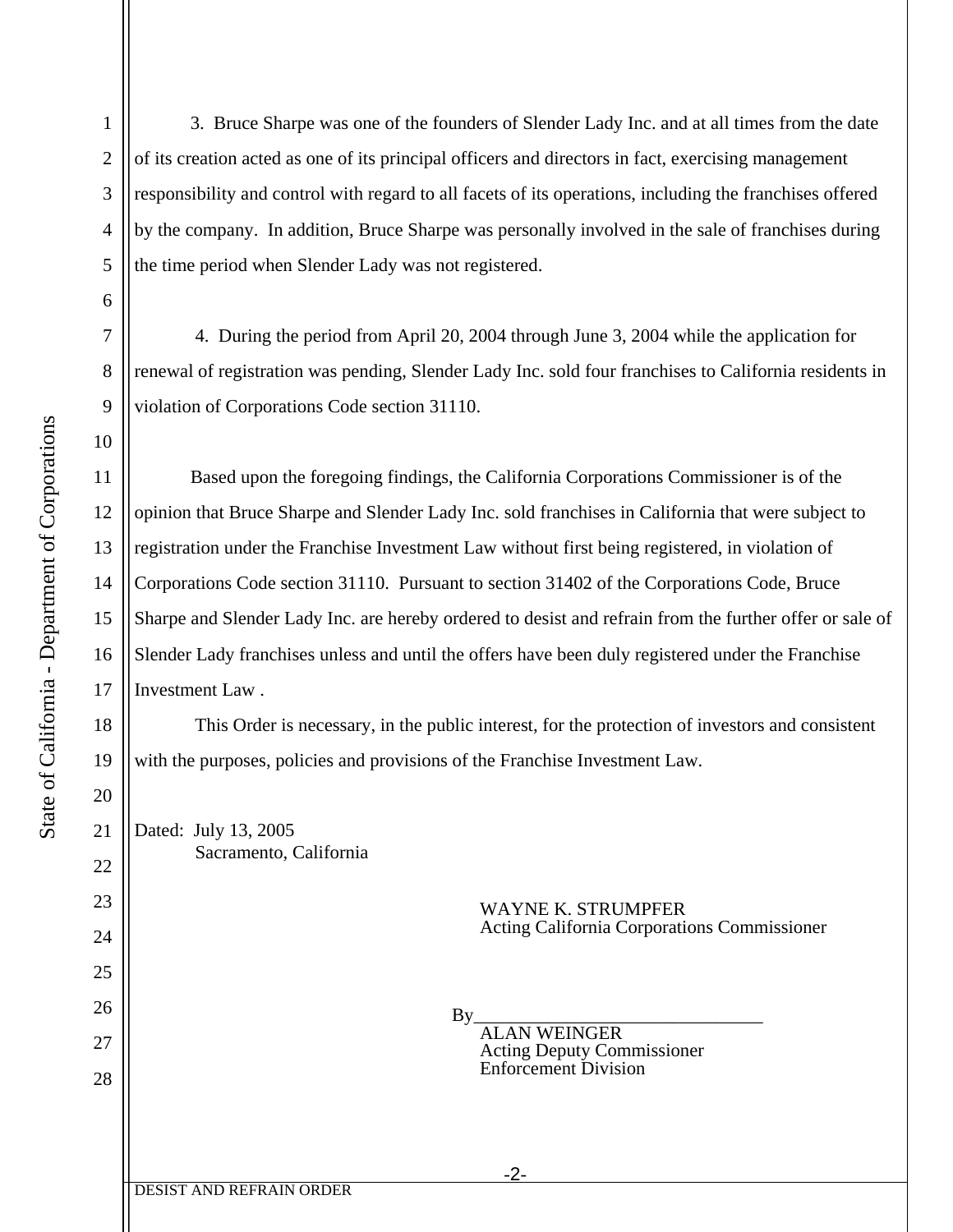1

2

3

4

5

6

7

8

9

10

11

12

13

14

15

16

17

18

19

20

21

22

23

24

25

26

27

## **STATE OF CALIFORNIA BUSINESS, TRANSPORTATION AND HOUSING AGENCY DEPARTMENT OF CORPORATIONS**

**TO**: Bruce Sharpe Slender Lady Inc. 45 NE Loop 410, Suite 501 San Antonio, Texas 78216

File No. 995-3079

## **DESIST AND REFRAIN ORDER**

**(For violations of section 31110 of the Corporations Code**)

The California Corporations Commissioner finds that:

1. Slender Lady Inc. is a Delaware corporation that was formed on September 4, 1996. Its principal place of business is 45 NE Loop 410, Suite 501, San Antonio, Texas 78216. The company maintains a website at www.slenderlady.com. In 1997 Slender Lady Inc. began offering franchises for the operation of nutrition, weight management and fitness centers in California pursuant to registration approved by the Department of Corporations. On March 22, 2004 the company filed an application for franchise renewal pursuant to Corporations Code section 31121 for registration to sell franchises under the name Slender Lady Inc. in California.

2. The offer of franchises by Slender Lady Inc. in California was pending from March 22, 2004 through June 3, 2004 when it was approved by the Department of Corporations. During the time the renewal application was pending Slender Lady, Inc. was not registered under the Franchise Investment Law and was not exempted under Chapter 1, beginning with Corporations Code section 31100, of that law.

28